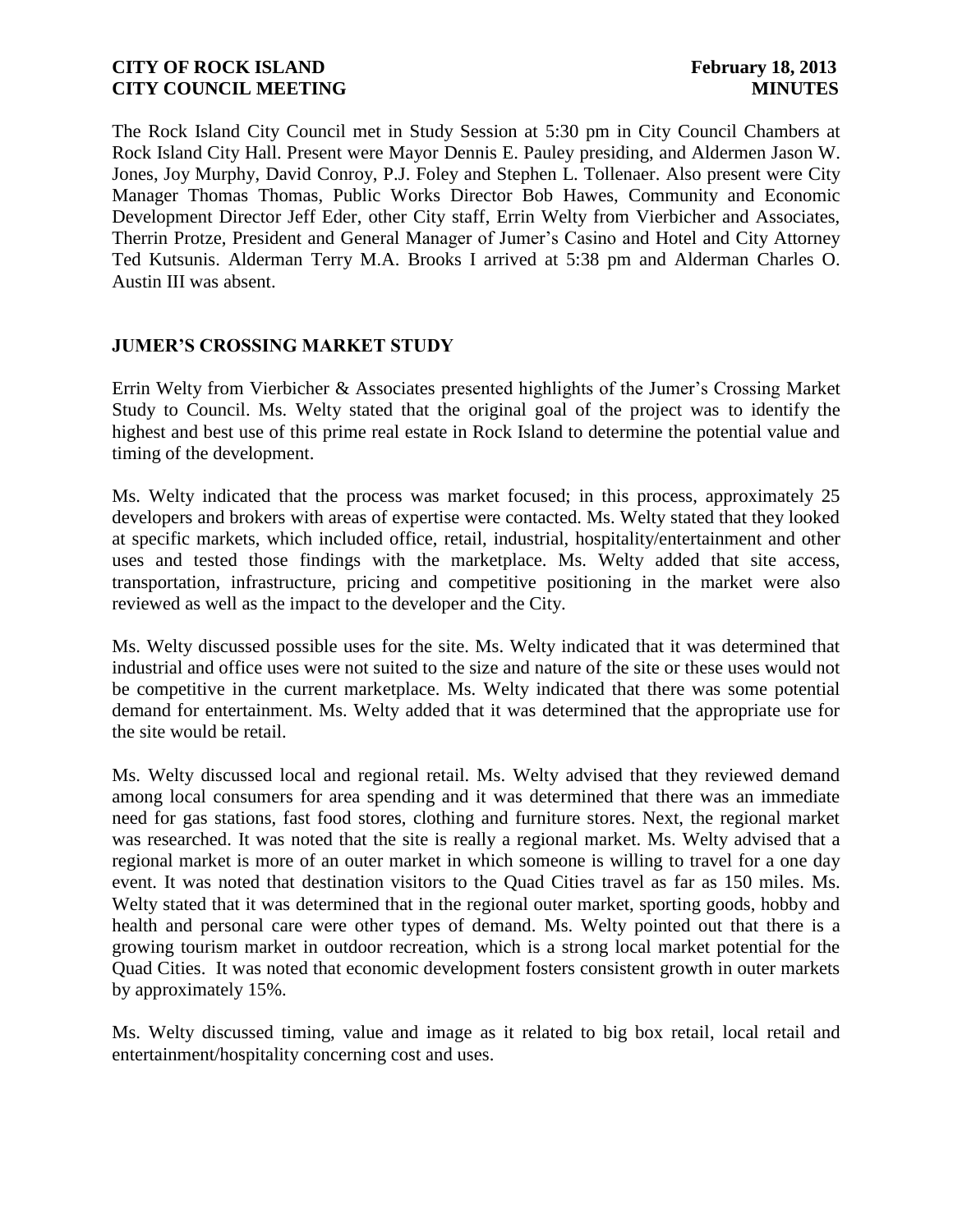Ms. Welty advised that the site is a little over 91 acres and has 60 to 65 buildable acres. Ms. Welty discussed specific opportunities that came out of developer interviews. It was noted that Rock Island is seen as a positive location and business friendly; there is an opportunity for shaping the perception of the City as a high visibility site; and there is a potential for an entertainment cluster and economic diversification.

Ms. Welty discussed concept planning. Ms. Welty advised that the purpose of a concept plan is to show developers what is possible and make it look realistic so they can envision the development on the site, and also for developers to have the ability to envision their own brand on the site. Ms. Welty further discussed concept planning. Ms. Welty also discussed potential annual revenue and the timeline as it related to development of the site.

Council discussed the Market Study.

Therrin Protze, President and General Manager of Jumer's Casino and Hotel stated that Jumer's is excited about this project. Mr. Protze offered that the relationship with the City has been outstanding. There has been a lot of strategizing on what can be done to grow and promote economic development for the City of Rock Island and continue to foster jobs as well as tax revenue. Mr. Protze added that Jumer's is excited about the possibilities for future expansion and to really make this a true destination and to grow that outer market.

# **BIG ISLAND LEVEE MODIFICATION PROPOSAL**

City Manager Thomas advised that documents were submitted in August of 2012 to the Big Island Conservancy group in regards to the levee modification. Mr. Thomas added that the City is still awaiting their review of those documents.

Public Works Director Bob Hawes discussed street access and infrastructure as it related to the levee modifications. Mr. Hawes advised that currently, the site is a 91 acre cornfield. Mr. Hawes added that for this development to move forward, the City has to get highway access, sewer, water, gas, electricity and stormwater needs to be taken care of. Mr. Hawes indicated that IDOT has approved the preliminary intersection design for an intersection that would connect IL 92 and the Rock Island Parkway directly into the site.

Mr. Hawes referred to a rendering of the levee and stated that a street built across the top of the existing levee would be too steep. Mr. Hawes added that 200 feet of existing levee needs to be removed and rebuilt farther from the Parkway to allow proper street slope. It was noted that the ramp that comes off of I-280 toward downtown needs to be relocated to provide adequate storage for vehicles turning right into the development. Mr. Hawes commented that IDOT has approved moving that ramp slightly.

Mr. Hawes reiterated that IDOT has approved the preliminary intersection design. However, additional approvals will be needed for the final intersection design and utility crossings under I-280. Mr. Hawes pointed out that modifications to the levee require approval from the Village of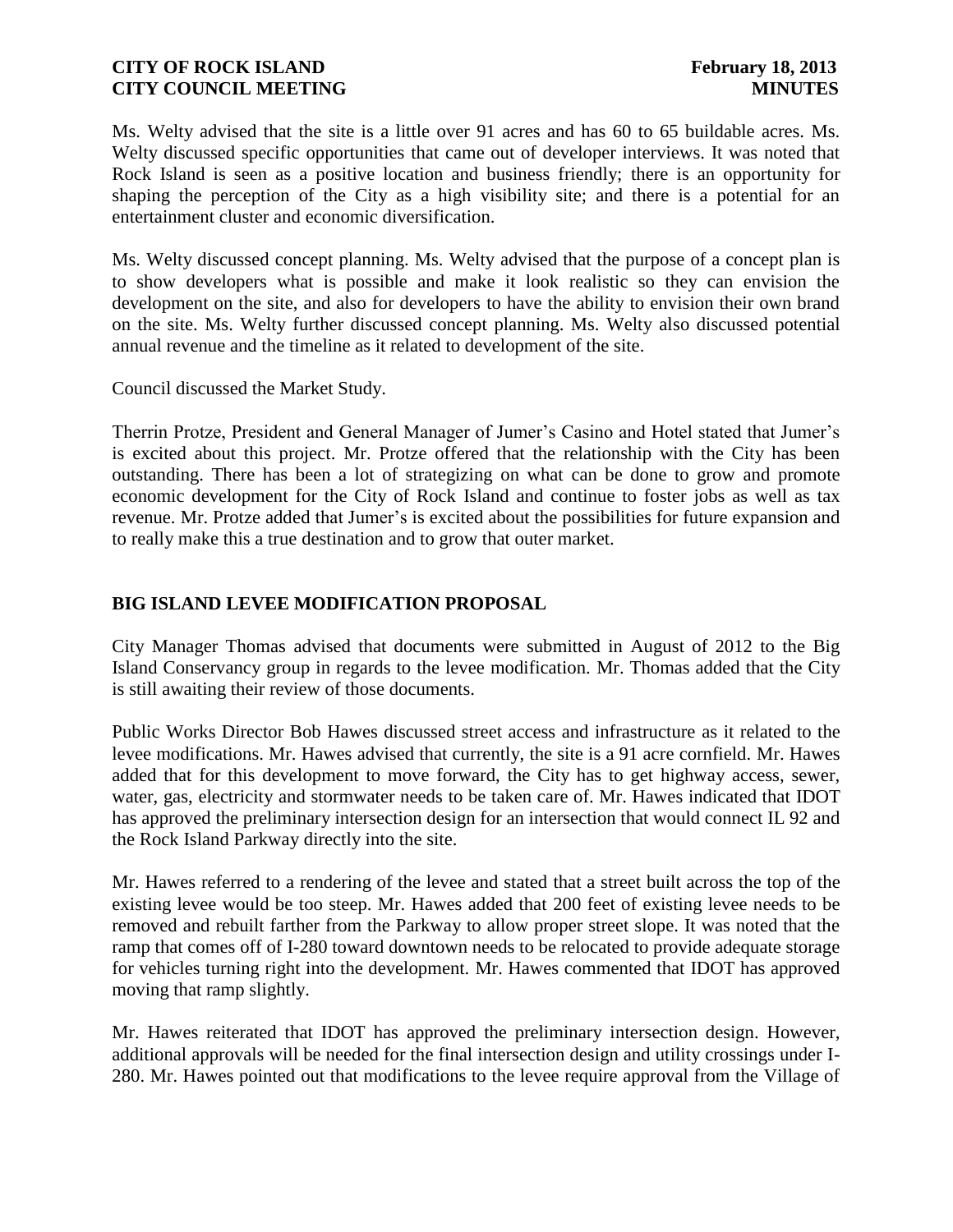Milan, the Big Island Conservancy District as well as the Corps of Engineers through the section 408 permit process, which is a multi step approach.

Mr. Hawes advised that the amount of time needed for further engineering and Corps review would take approximately 12 to 18 months; any review time needed by the levee co-sponsors will add to that time.

City Manager Thomas stated that when the documents were submitted in August, the City had already gone through a year long process with the Big Island Conservancy group to get to that point.

Mr. Hawes discussed the section 408 permit process as it related to the application packet and time component.

Council further discussed the permit process and the levee modifications.

## **ADJOURNMENT**

A motion made by Alderman Foley and seconded by Alderwoman Murphy to adjourn the meeting carried by the following Aye and No vote. Those voting Aye being; Alderman Jones, Alderwoman Murphy, Alderman Brooks, Alderman Conroy, Alderman Foley and Alderman Tollenaer; those voting No, none. The meeting was adjourned at 6:05 pm.

> \_\_\_\_\_\_\_\_\_\_\_\_\_\_\_\_\_\_\_\_\_\_\_\_\_\_\_\_\_\_ Aleisha L. Patchin, City Clerk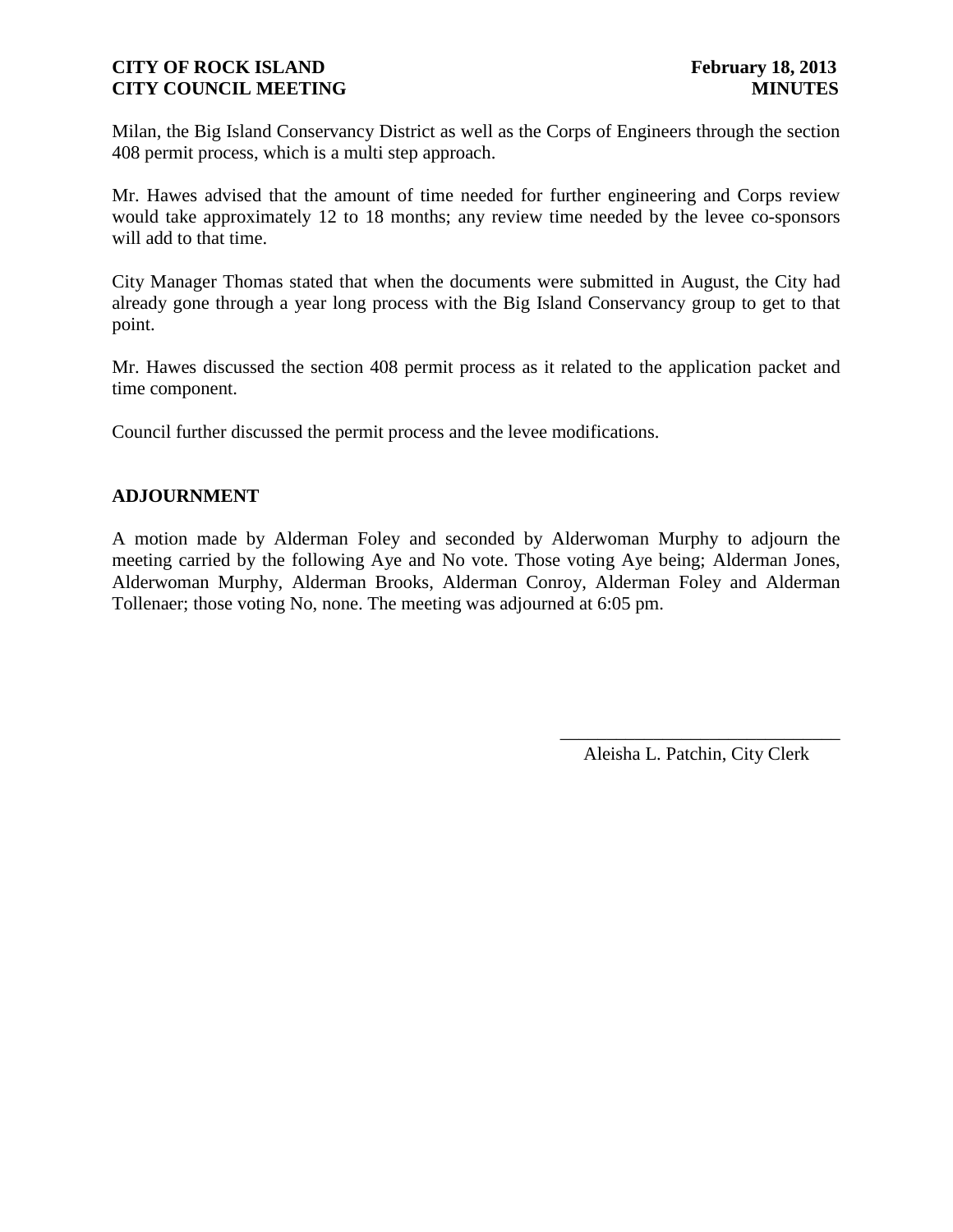Rock Island City Council met in regular session at 6:45 pm in Council Chambers of Rock Island City Hall. Present were Mayor Dennis E. Pauley presiding, and Aldermen Jason W. Jones, Joy Murphy, Terry M.A. Brooks I, David Conroy, P.J. Foley and Stephen L. Tollenaer. Also present were City Manager Thomas Thomas and City Attorney Ted Kutsunis. Alderman Charles O. Austin III was absent.

#### Introductory Proceedings

Mayor Pauley called the meeting to order and led in the Pledge of Allegiance. Alderman Jones gave the Invocation.

# Agenda Item #5 **Minutes of the meeting of February 11, 2013.**

A motion was made by Alderman Jones and seconded by Alderwoman Murphy to approve the minutes of the meeting of February 11, 2013 as printed. The motion carried by the following Aye and No vote; those voting Aye being; Alderman Jones, Alderwoman Murphy, Alderman Brooks, Alderman Conroy, Alderman Foley and Alderman Tollenaer; those voting No, none.

### Agenda Item #6 **Update Rock Island by Mayor Pauley.**

Mayor Pauley stated that if anyone wants to know what Rock Island city candidates think about issues affecting Broadway residents, come and find out at a public forum on Thursday, March 7<sup>th</sup>. The Mayor added that the event will be held from 6:30 pm to 8:00 pm at Broadway Presbyterian Church at 710 23<sup>rd</sup> St., Rock Island. Mayor Pauley stated that three Mayoral candidates, two candidates from the  $1<sup>st</sup>$  Ward and four candidates from the  $5<sup>th</sup>$  Ward will be in attendance to answer questions.

Mayor Pauley advised that each candidate will have a brief opportunity to make any remarks, and then the forum will be open for questions from the audience. It was noted that for more information, please contact Barb Braun at 309.788.1769 or [barb@thecommunicationsolution.us.](mailto:barb@thecommunicationsolution.us)

Mayor Pauley stated that refuse and recycling collection will be on the normal collection schedule during the week of the President's Day holiday, Monday, February  $18<sup>th</sup>$ . It was noted that the Drop-Off Center located at Millennium Waste at 13606 Knoxville Road, Milan will be open on Saturday from 7:00 am to noon.

Mayor Pauley advised that the 2013 RV & Camping Show sets up camp at the QC Expo Center. The Mayor added that exhibitors will showcase everything for the RV and camping adventurer from full size equipment to accessories. It was noted that the hours are Friday from 12:00 pm to 8:00 pm, Saturday from 10:00 am to 8:00 pm and Sunday from 10:00 am to 4:00 pm. Adults are \$7.00, Kids (6-16) are \$1.00 and kids under 6 years are free.

Mayor Pauley stated to join us for the Artful Office Ribbon Cutting on Friday, March  $1<sup>st</sup>$  at 4:00 pm at 1700 2<sup>nd</sup> Avenue, Suite 1. Mayor Pauley commented that the Artful Office offers unique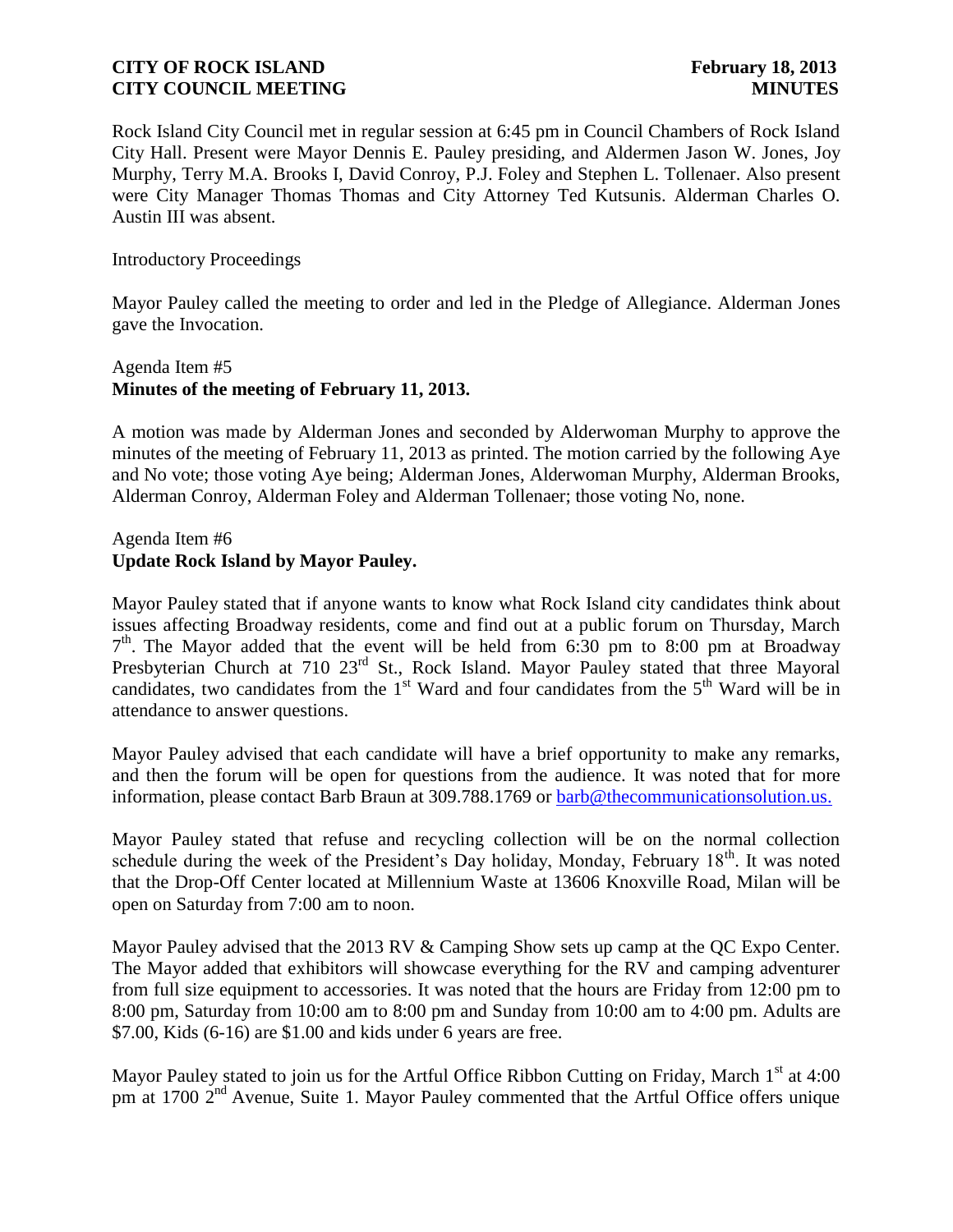items for creatives, aspiring entrepreneurs that want to turn their office, business or dorm into meaningful and functional workspace. It was noted that The Shoppes on  $2<sup>nd</sup>$  hours are from 11:00 am to 6:00 pm Tuesday through Friday and 10:00 am to 4:00 pm on Saturday and closed on Sunday and Monday.

#### Agenda Item #7 **Presentation of the Fiscal Year 2013/2014 Budget.**

Finance Director Cynthia Parchert presented to Council an overview of the Fiscal Year 2013/2014 Budget. Ms. Parchert stated that with the budget preparation specific goals included; no property tax increase; present a balanced budget; continue to maintain services to citizens at a high level; maintain the City's good financial strength and accomplish City Council goals that were established.

Ms. Parchert advised that the overall budget is a total of \$162 million dollars on the expense side. It was noted that the General Fund makes up for approximately \$36.5 million dollars and water and sewer funds account for \$41.2 million dollars. Ms. Parchert stated that 27% of the budget goes to Personnel related expenses, followed by 21% for Capital, which includes economic development projects, 16% for Services and 14% for Debt. Ms. Parchert stated that overall City revenues are \$150 million dollars. It was noted that Property and Local taxes account for 27% followed by Investments/Loans at 25%. Ms. Parchert stated that the Investments/Loans are specifically bonds that will be issued to fund some of the economic development projects. Ms. Parchert pointed out that the difference between the expenses and revenues is approximately \$12 million dollars. It was noted that cash reserves from revenue collected in prior years will fund the difference.

Ms. Parchert stated that there is really no change in the overall City revenues when comparing 2013 to 2014 except for Investments/Loans. It was noted that 2014 is higher than 2013 and this is directly related to the  $11<sup>th</sup>$  Street project. Ms. Parchert noted that on the expenditure side, there is not much change except for Debt and that is related to the  $11<sup>th</sup>$  Street project.

Ms. Parchert indicated that Employee FTE's (full time equivalents) is projected to be down in 2014. It was noted that the City has 28 fewer employees than in 2002.

Ms. Parchert advised that General Fund revenue is projected at \$35 million dollars. Ms. Parchert commented that Property Tax is \$7.3 million dollars and the total for State and Local taxes is \$16.5 million dollars. It was noted that Replacement Tax is at \$2.4 million dollars and Income Tax is \$3.4 million dollars. Ms. Parchert further discussed the Income and Replacement taxes. Ms. Parchert indicated that General Fund expenses are \$36 million dollars in which Personnel makes up 66% of General Fund expenses. Ms. Parchert noted that Police, Fire and Public Works are the core General Fund services. Ms. Parchert advised that the difference between General Fund revenues and expenses is approximately \$844,000.00. Ms. Parchert stated that Council established a policy where any General Fund carry-over gets transferred to CIP. Ms. Parchert stated that it is proposed this year to use a portion of that to fund the difference in expenses and revenues.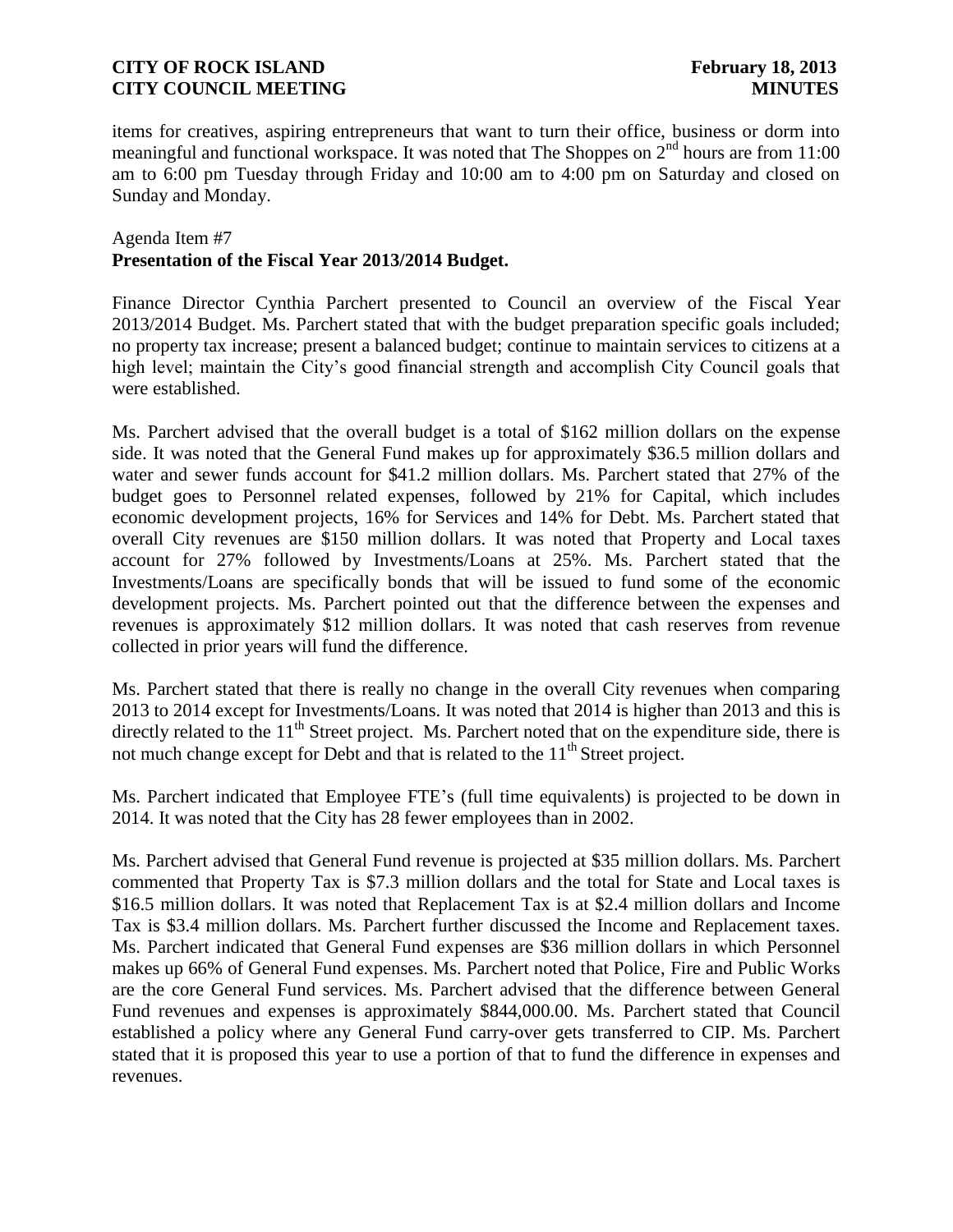Ms. Parchert discussed Property Taxes and Equalized Assessed Value. Ms. Parchert stated that the City gets about \$16.6 million dollars in Property Tax. It was noted that the General Fund gets 25%, Police and Fire pensions receive 39%, Parks and Recreation gets 16% and Library receives 18% of Property Taxes. Ms. Parchert further discussed this item.

Ms. Parchert concluded that the budget that will be presented on the next two Saturdays reflects no increase in the property tax rate; a balanced budget will be presented; high level of services are being maintained; and the City remains in good financial strength and City Council goals that have been established are being supported.

Ms. Parchert stated that the budget reflects all of the things that are being planned and accomplished. Ms. Parchert added that the City has some challenges just as all the other communities do. However, the budget indicates the City's ability to meet and address those challenges.

It was noted that the budget sessions will be held on Saturday, February 23 and Saturday, March 2, 2013 at 8:00 am in Council Chambers.

Ms. Parchert thanked everyone involved on the budget preparation. Ms. Parchert thanked Budget Coordinator Don Reichert for all of his efforts in putting the budget documents together.

Mayor Pauley stated that the budget will be reviewed in detail over the next several weekends.

## Agenda Item #8 **Proclamation declaring February 24, 2013 as NAACP Religious Affairs Community Day.**

Mayor Pauley read the Proclamation**.**

Ms. Ametra Carrol-Castaneda thanked Council for the proclamation and invited them to the  $5<sup>th</sup>$ annual religious community day celebration sponsored by the Rock Island County NAACP's Religious Affairs Committee to be held on Sunday, February 24, 2013 at 3:30 pm at the  $15<sup>th</sup>$ Avenue Christian Church at 3600 15<sup>th</sup> Avenue in Rock Island. Ms. Carrol-Castaneda noted that the theme for the celebration is "The Power of the Community Coming Together." It was noted that Co-Pastor Kim-Calloway Thompson of the House of Fire Ministries will be the main speaker.

#### Agenda Item #9 **Claims for the week of February 8 through February 14 in the amount of \$575,042.56.**

Alderman Conroy moved and Alderman Foley seconded to allow the claims. The motion carried by the following Aye and No vote; those voting Aye being; Alderman Jones, Alderwoman Murphy, Alderman Brooks, Alderman Conroy, Alderman Foley and Alderman Tollenaer; those voting No, none.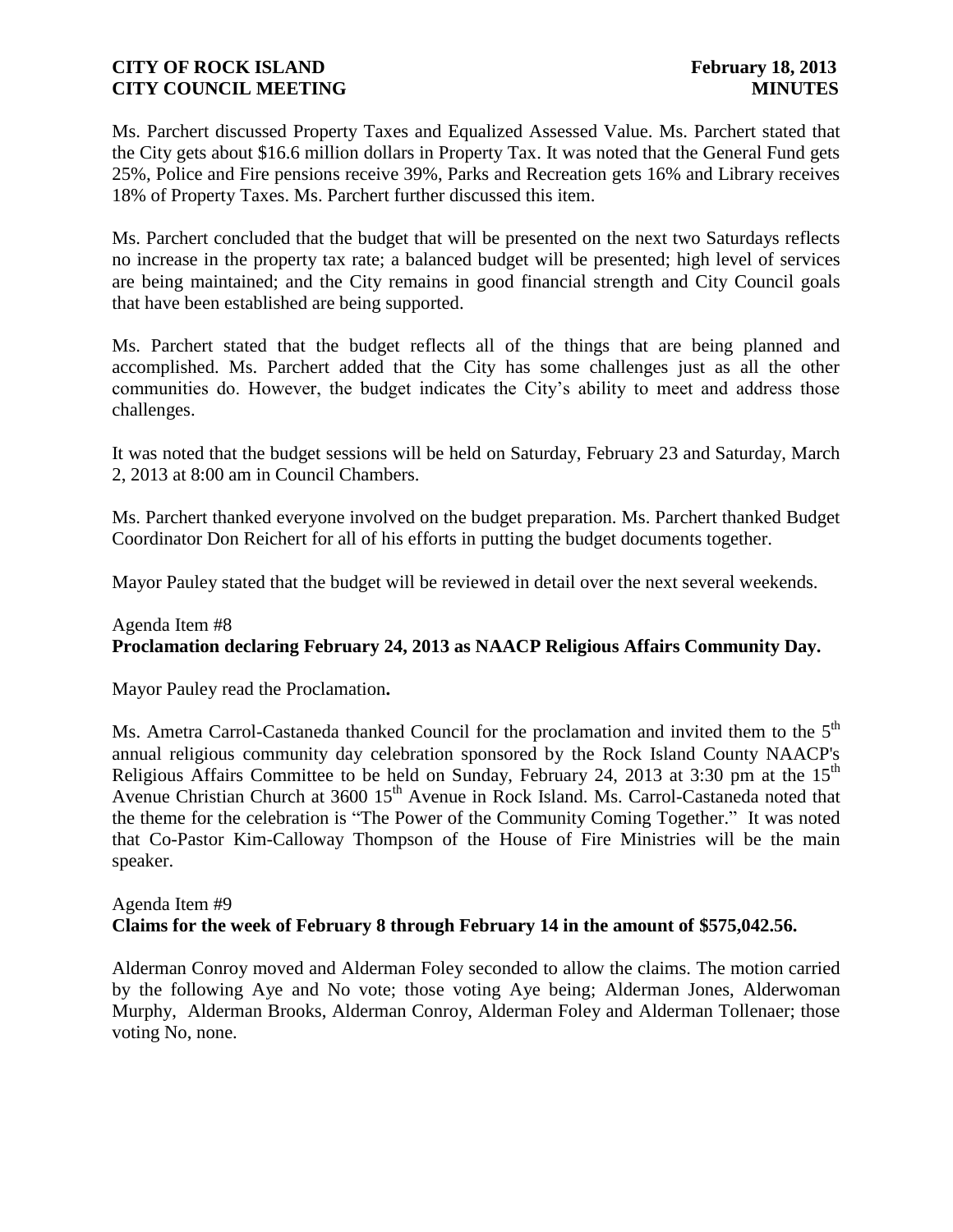#### Agenda Item #10

**Report from the Community and Economic Development Department regarding an agreement for the purchase of property owned by Blackhawk College in the amount of \$406,000.00 for moving and relocation expenses and \$1,751,747.00 for the construction of a new building.**

It was moved by Alderman Conroy and seconded by Alderman Foley to approve the purchase agreement as recommended, subject to minor modification being implemented by the parties legal counsel prior to execution and authorize the City Manager to execute the contract documents at his discretion.

Discussion followed. Alderman Foley stated that he had some calls this week and most people think the City is buying their property at Watchtower and doing this in addition; this is not true. Alderman Foley indicated that this is an exchange for their property at the Watchtower Plaza and includes moving expenses. Alderman Foley added that this is a great opportunity to redevelop another site in Rock Island.

Alderman Conroy stated that this cleans up a whole area and redevelops a new area. Alderman Conroy added that this is a redevelopment of an area that was purchased a long time ago for another venture that did not happen. Alderman Conroy stated that the City appreciates the land owners that have worked with the City to make this happen.

After discussion, the motion carried by the following Aye and No vote; those voting Aye being; Alderman Jones, Alderwoman Murphy, Alderman Brooks, Alderman Conroy, Alderman Foley and Alderman Tollenaer; those voting No, none.

#### Agenda Item #11

# **Report from the Community and Economic Development Department regarding a development agreement with 11th Street Development Partners LLC for the redevelopment of the former trailer court site at the intersection of 11th Street and Blackhawk Road.**

Alderman Foley moved and Alderman Conroy seconded to approve the agreement as recommended, subject to minor modification being implemented by the parties legal counsel prior to execution and authorize the City Manager to execute the contract documents at his discretion.

Discussion followed. Alderman Foley stated that one of the things that was in the paper in regards to the redevelopment of this property will be a cut-off at  $9<sup>th</sup>$  Street. Alderman Foley stated that he has talked to Bob Anderson, owner of City Limits and this is a great opportunity where the Mayor, City Council and City staff worked with the developers and also the business owner to devise a plan that works for everybody.

After discussion, the motion carried by the following Aye and No vote; those voting Aye being; Alderman Jones, Alderwoman Murphy, Alderman Brooks, Alderman Conroy, Alderman Foley and Alderman Tollenaer; those voting No, none.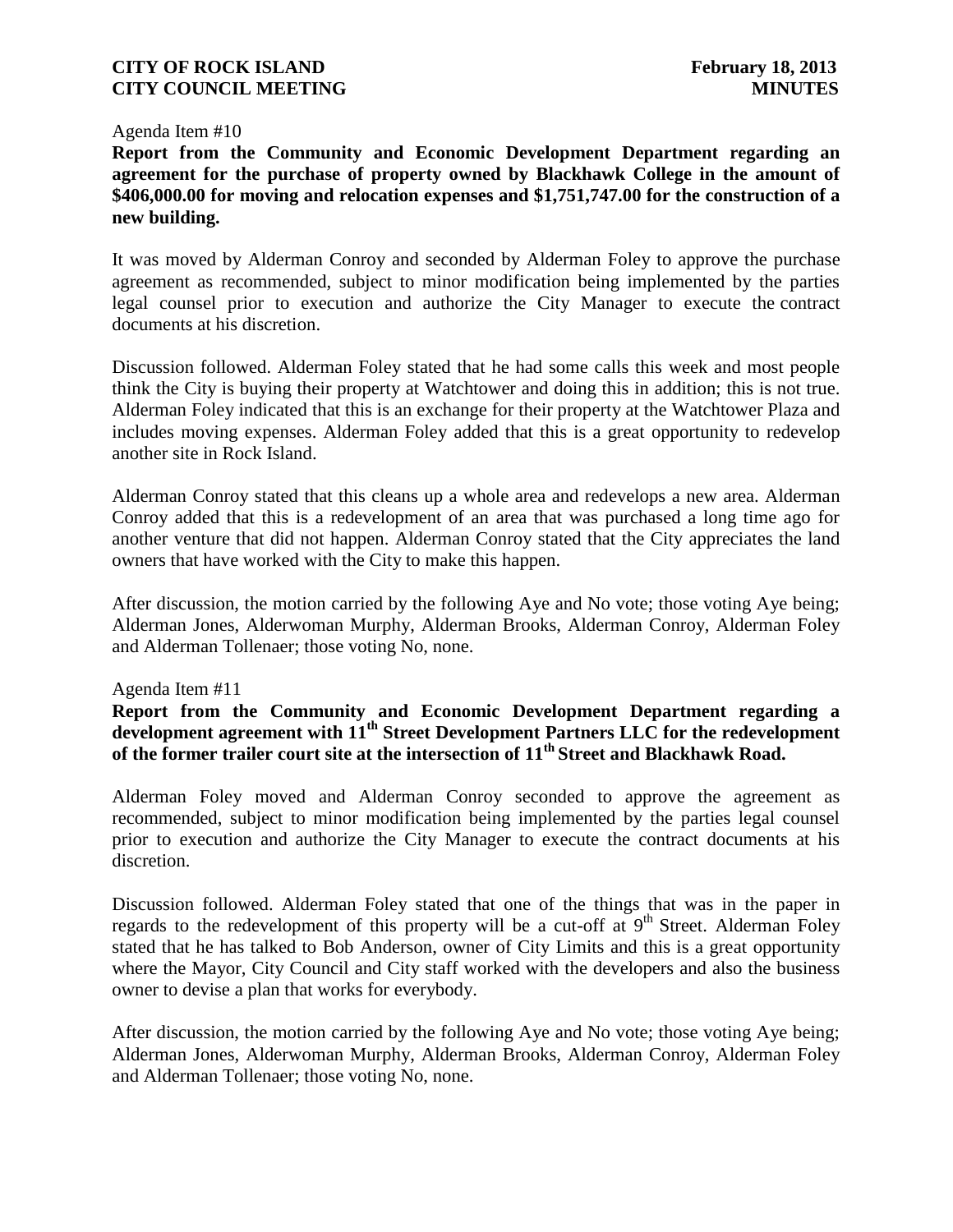#### Agenda Item #12

**Report from the City Clerk regarding a Special Ordinance amending Chapter 8, Article XIII, Sec. 8-426 (b) Issuance; Fees; Display and Sec. 8-427 (a) Denial; Revocation as it relates to Transient Merchants.**

It was moved by Alderwoman Murphy and seconded by Alderman Jones to consider, suspend the rules and pass the ordinance.

Discussion followed. Alderman Conroy stated that he didn't exactly understand what the amendment entailed.

City Clerk Aleisha Patchin stated that many times in the past, transient (itinerant) merchants have asked for a three month license, which is reflected in display; fees and issuance. The three month license has a fee of \$200.00 and the six month license fee was increased from \$250.00 to \$275.00. It was noted that issues came up in the past regarding transient merchants as it related to criminal histories. Ms. Patchin advised that the denial:revocation section currently allows the City Manager to deny a license based on misrepresentation, not submitting a complete application or for personal injury. This was clarified in the amended ordinance to state that the City Manager may deny a license based also on any felony or misdemeanor.

Alderman Brooks inquired as to whether this would eliminate someone from having the ability to get the license.

Ms. Patchin indicated that this would be a basis for denial and the amended ordinance would also include a five year window instead of two years.

Alderman Brooks voiced concerns in regards to that particular section of the proposed amended ordinance regarding felonies or misdemeanors. Alderman Brooks advised that people have gotten in trouble and committed felonies but at the same time, people do try to change their life around sometimes if they are given an opportunity. Alderman Brooks stated that he runs into people every day that are trying to change their lives and in many cases the only way they can do it is through entrepreneurship; in many aspects, this section denies people opportunity. Alderman Brooks advised that he could not fully support this section of the ordinance. Alderman Brooks further discussed this issue.

City Manager Thomas clarified that these are just guidelines and still at his discretion. City Clerk Patchin stated yes.

City Attorney Kutsunis stated that this is just one of the factors that would be looked at for accepting or denying a license.

Council further discussed this issue.

Alderman Conroy stated that a good thing about this is it allows someone to afford a three month license. Alderman Conroy advised that an alternative would be to not change Sec. 8-427 (a); keep that section as is.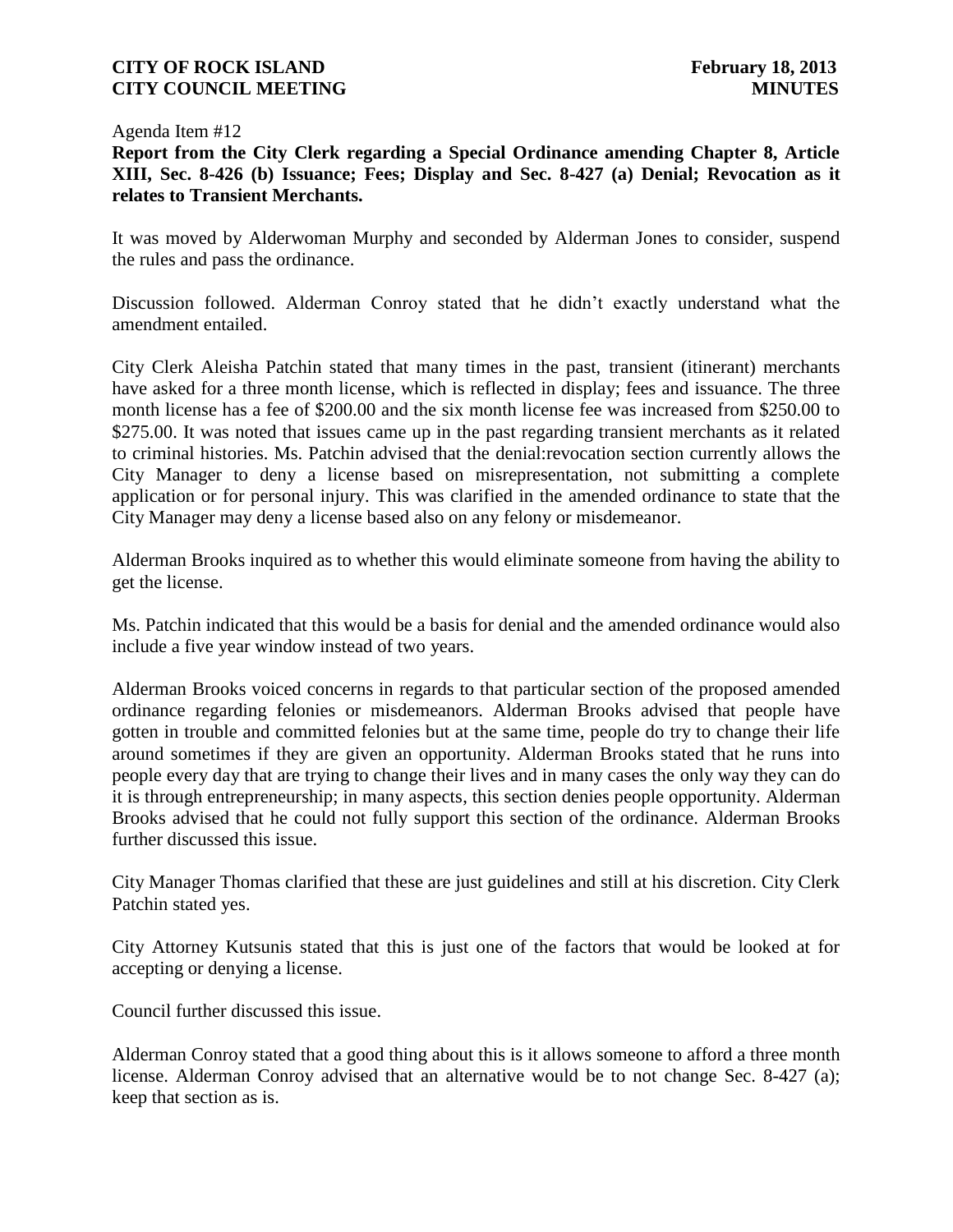Council further discussed this issue in regards to the application process, appeal process and the reasoning for amending the ordinance as it related to including a basis for denying a license concerning felonies and misdemeanors.

City Attorney Kutsunis advised that the case in point that the City Clerk is referring to concerned individuals that were convicted of felonies, but they were more property damage type felonies and non-personal injury type felonies. City Attorney Kutsunis added that the wording of the ordinance at that time would not have been criteria that could have been looked at by the City Manager directly as to whether or not to issue the license. City Attorney Kutsunis stated that the ordinance was changed to any felony or misdemeanor. City Attorney Kutsunis indicated that there are different types of transient licenses issued for different types of sale activities. City Attorney Kutsunis added that we are trying to be as flexible as possible to give the City Manager the flexibility as it relates to the circumstance. In addition, the City Manager has 21 days after the application to make a decision; if the decision is to deny the application then the applicant has five days to file an appeal, which would lead to a public hearing and Council would then have the final decision.

After discussion, the motion followed by an Aye and No vote; those voting Aye being; Alderman Jones, Alderwoman Murphy, Alderman Conroy and Alderman Foley; those voting No, Alderman Brooks and Alderman Tollenaer.

**Note: This motion did not pass. Refer to Item #12 continued after the motion for Agenda Item #13.**

#### Agenda Item #13

**Report from the City Clerk regarding Plaza events for the upcoming 2013 season, a Resolution for the Quad Cities Criterium and the American Heart Association's Quad Cities Heart Walk, requesting a waiver of application and event fees for the District's two Gallery Hops and Fright Night, a waiver of the application and event fee for the 9th annual Labor Day Ride for Non-Hodgkin's Lymphoma sponsored by the Daiquiri Factory and a waiver of the event fee for the Spring Chaser 5K Run/Walk sponsored by Steve's Old Time Tap.**

Alderman Jones moved and Alderwoman Murphy seconded to approve the events and waiver of fees as recommended and adopt the two resolutions. The motion carried by the following Aye and No vote; those voting Aye being; Alderman Jones, Alderwoman Murphy, Alderman Brooks, Alderman Conroy, Alderman Foley and Alderman Tollenaer; those voting No, none.

#### **Agenda Item #12 continued**

Mayor Pauley stated that Item #12 will need a second reading at the next Council meeting. The Mayor added that five votes are needed to suspend the rules; there were only four votes.

Alderman Conroy inquired as to whether this item will have to be revoted on for another consider because it didn't pass the way it was voted on.